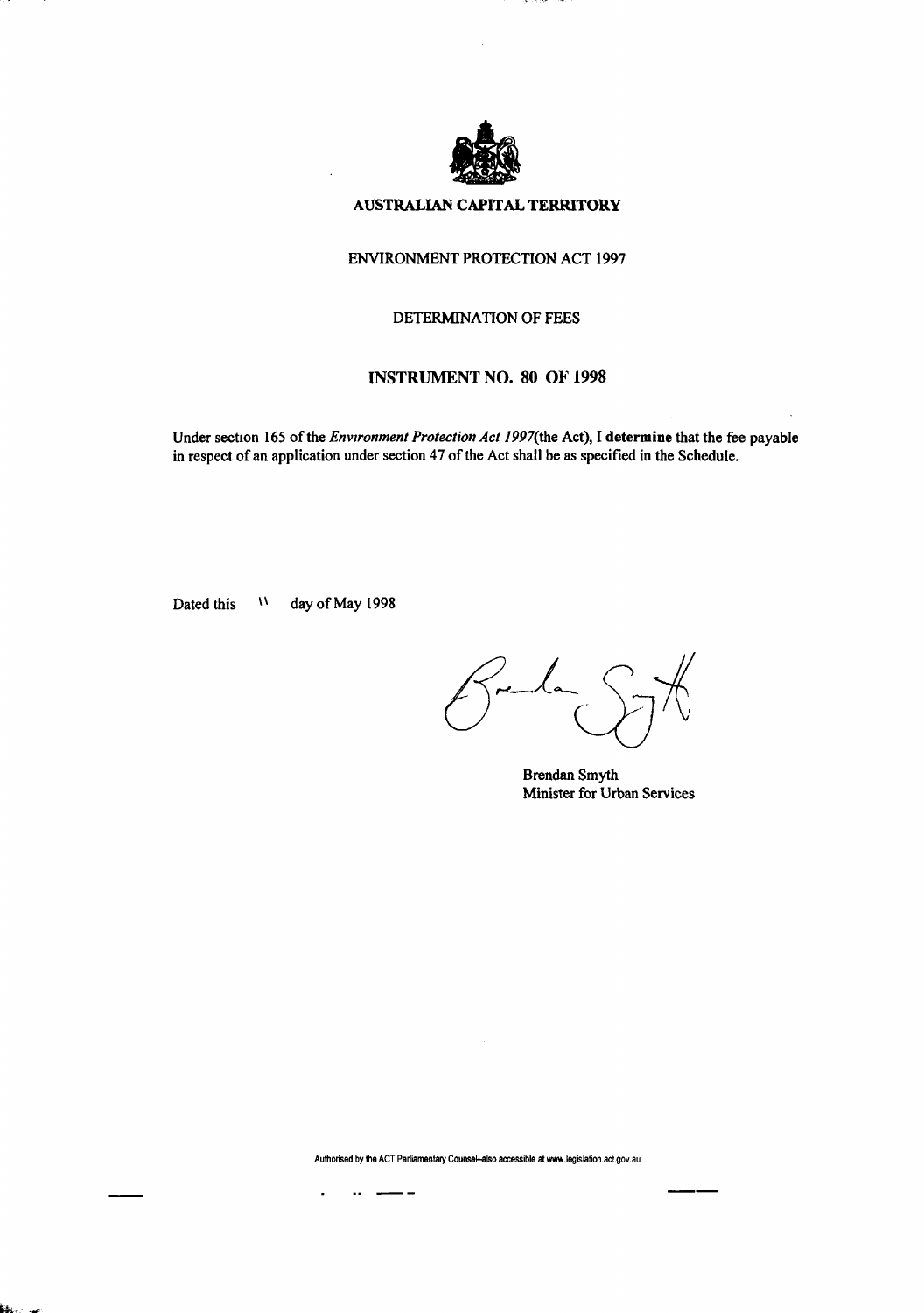### **THIS IS PAGE 1 OF THE SCHEDULE TO THE DETERMINATION MADE UNDER THE ENVIRONMENT PROTECTION ACT 1997 OF THE DAY OF 1998**

| Section | Sub     | <b>Activity</b> | Category | Proposed |
|---------|---------|-----------------|----------|----------|
|         | section |                 |          | Fee      |

| Schedule 1<br>Section 2 | (a)      | the manufacture, sale, et cetera<br>of an ozone depleting or other<br>substance | All                                                                                                                                                                                                                                                                             | \$150                                                      |
|-------------------------|----------|---------------------------------------------------------------------------------|---------------------------------------------------------------------------------------------------------------------------------------------------------------------------------------------------------------------------------------------------------------------------------|------------------------------------------------------------|
| Schedule 1<br>Section 2 | (b)      | in-stream extraction                                                            | Where the amount extracted is<br><30,000 tonnes per year<br>30,000 to 100,000 tonnes per year<br>over 100,000 tonnes per year                                                                                                                                                   | \$3,000<br>\$4,000<br>\$5,500                              |
| Schedule 1<br>Section 2 | (c)      | commercial incineration                                                         | All                                                                                                                                                                                                                                                                             | \$1,500                                                    |
| Schedule 1<br>Section 2 | (d)      | the conduct of a crematorium                                                    | All                                                                                                                                                                                                                                                                             | \$150                                                      |
| Schedule 1<br>Section 2 | (e)      | commercial landfill                                                             | All                                                                                                                                                                                                                                                                             | \$1,500                                                    |
| Schedule 1<br>Section 2 | $\Omega$ | sewage treatment                                                                | Where the amount of effluent discharged<br>1S.<br>Less than 100 megalitres per year<br>100 to 1,000 megalitres per year<br>1,001 to 5,000 megalitres per year<br>5,001 to 10,000 megalitres per year<br>10,001 to 25,000 megalitres per year<br>over 25,000 megalitres per year | \$150<br>\$500<br>\$1,500<br>\$3,000<br>\$4,000<br>\$5,500 |
| Schedule 1<br>Section 2 | (h)      | commercial aquaculture                                                          |                                                                                                                                                                                                                                                                                 | \$300                                                      |
| Schedule 1<br>Section 2 | $\omega$ | the conduct of a stock feedlot                                                  | Where the capacity of the feedlot is<br>Less than 500 animals<br>500 to 2500 animals<br>over 2500 animals                                                                                                                                                                       | \$150<br>\$300<br>\$1,000                                  |
| Schedule 1<br>Section 2 | (k)      | the conduct of stock saleyards                                                  | All                                                                                                                                                                                                                                                                             | \$150                                                      |
| Schedule 1<br>Section 2 | (m)      | woolscouring or wool<br>carbonising                                             | All                                                                                                                                                                                                                                                                             | \$300                                                      |
| Schedule 1<br>Section 2 | (n)      | outdoor concert activities                                                      | All                                                                                                                                                                                                                                                                             | \$150                                                      |
| Schedule 1<br>Section 2 | (p)      | the management of a concert<br>venue                                            | <b>Exhibition Park In Canberra</b><br>Others                                                                                                                                                                                                                                    | \$500<br>\$150                                             |
| Schedule 1<br>Section 2 | (q)      | the generation of electricity                                                   | Where the generating capacity of the<br>plant is<br>Less than 450 gigawatts per hour                                                                                                                                                                                            | \$500                                                      |



Authorised by the ACT Parliamentary Counsel-also accessible at www.legislation.act.gov.au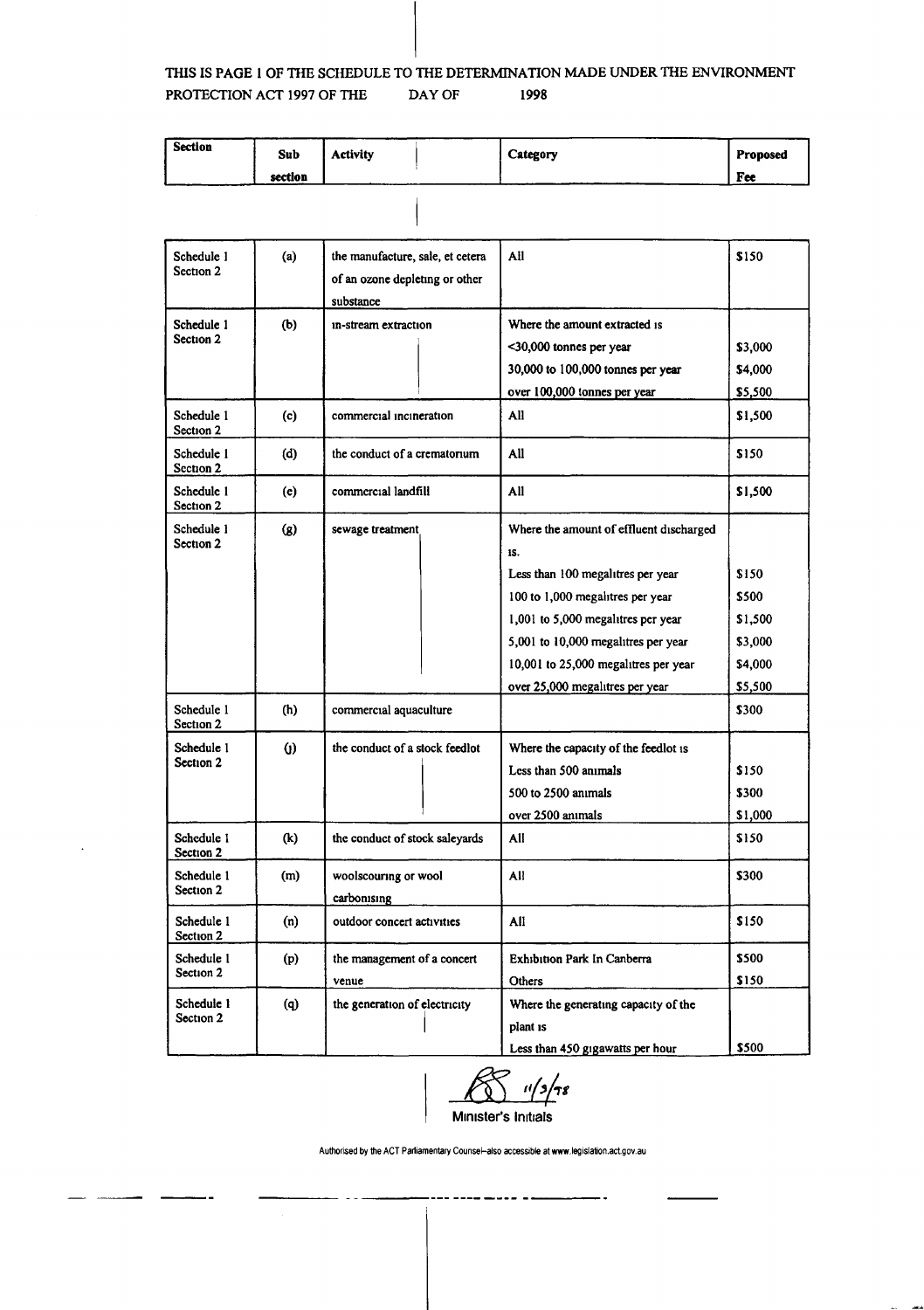# THIS IS PAGE 2 OF THE SCHEDULE TO THE DETERMINATION MADE UNDER THE ENVIRONMENT PROTECTION ACT 1997 OF THE DAY OF 1998

| <b>Section</b> | Sub     | <b>Activity</b> | Category | _____<br><b>Proposed</b> |
|----------------|---------|-----------------|----------|--------------------------|
|                | section |                 |          | Fee                      |

|                                                    |                                                                         | 450 to 1,000 gigawatts per hour                                                                                                  | \$1,500                                      |
|----------------------------------------------------|-------------------------------------------------------------------------|----------------------------------------------------------------------------------------------------------------------------------|----------------------------------------------|
|                                                    |                                                                         | 1,000 gigawatts per hour                                                                                                         | \$4,000                                      |
| Schedule 1<br>(r)<br>Section 2                     | motor racing events                                                     | All                                                                                                                              | \$150                                        |
| Schedule 1<br>(s)<br>Section 2                     | the management of a motor<br>racing venue                               | All                                                                                                                              | \$150                                        |
| Schedule 1<br>(u)<br>Section 2                     | the commercial use of chemical<br>products                              | All                                                                                                                              | \$150                                        |
| Schedule 1<br>(v)<br>Section 2                     | the storage or production of a<br>petroleum product                     | All                                                                                                                              | \$1,500                                      |
| Schedule 1<br>(a)<br>Section 3                     | the commercial production of<br>alcoholic or non-alcoholic<br>beverages | All                                                                                                                              | \$150                                        |
| (b)<br>Schedule 1                                  | the manufacture of things in                                            | Where the capacity of the plant is                                                                                               |                                              |
| Section 3                                          | furnaces or kilns                                                       | Less than 5,000 tonnes per year                                                                                                  | \$150                                        |
|                                                    |                                                                         | 5,000 to 50,000 tonnes per year                                                                                                  | \$500                                        |
|                                                    |                                                                         | over 50,000 tonnes per year                                                                                                      | \$1,500                                      |
| Schedule 1<br>(c)                                  | the preservation of wood                                                | Where the capacity of the plant is                                                                                               |                                              |
| Section 3                                          |                                                                         | Less than 5,000 tonnes per year                                                                                                  | \$150                                        |
|                                                    |                                                                         | 5,000 to 50,000 tonnes per year                                                                                                  | \$500                                        |
|                                                    |                                                                         | over 50,000 tonnes per year                                                                                                      | \$1,500                                      |
| Schedule 1<br>(d)                                  | the production of concrete or                                           | Where the capacity of the plant is                                                                                               |                                              |
| Section 3                                          | concrete products                                                       | Less than 10,000 tonnes per year                                                                                                 | \$150                                        |
|                                                    |                                                                         | 10,000 to 50,000 tonnes per year                                                                                                 | \$300                                        |
|                                                    |                                                                         | over 50,000 tonnes per year                                                                                                      | \$1,000                                      |
| Schedule 1<br>(e)<br>Section 3                     | forestry activities                                                     | All                                                                                                                              | \$1,500                                      |
| (1)<br>Schedule 1<br>Section 3                     | major land development or<br>construction activities                    | Where the site is<br>Less than 1 hectare<br>1 to 2 hectares<br>over 2 to 5 hectares<br>over 5 to 20 hectares<br>over 20 hectares | \$350<br>5600<br>\$900<br>\$1.500<br>\$2,400 |
| $\overline{\text{(g)}}$<br>Schedule 1<br>Section 3 | management of municipal<br>services maintenance on<br>unleased land     | All                                                                                                                              | \$1,500                                      |
| Schedule 1<br>(h)<br>Section 3                     | wastewater recycling activities                                         | Āll                                                                                                                              | \$150                                        |
| Schedule 1<br>$\omega$<br>Section 3                | the commercial collection of<br>waste from commercial                   | All                                                                                                                              | \$150                                        |

.<br>B

Minister's Initials

 $\overline{\phantom{a}}$ 

 $\sim$   $-$ 

**Authorised by the ACT Parliamentary Counsel-also accessible at www.legislation.act.gov.au**